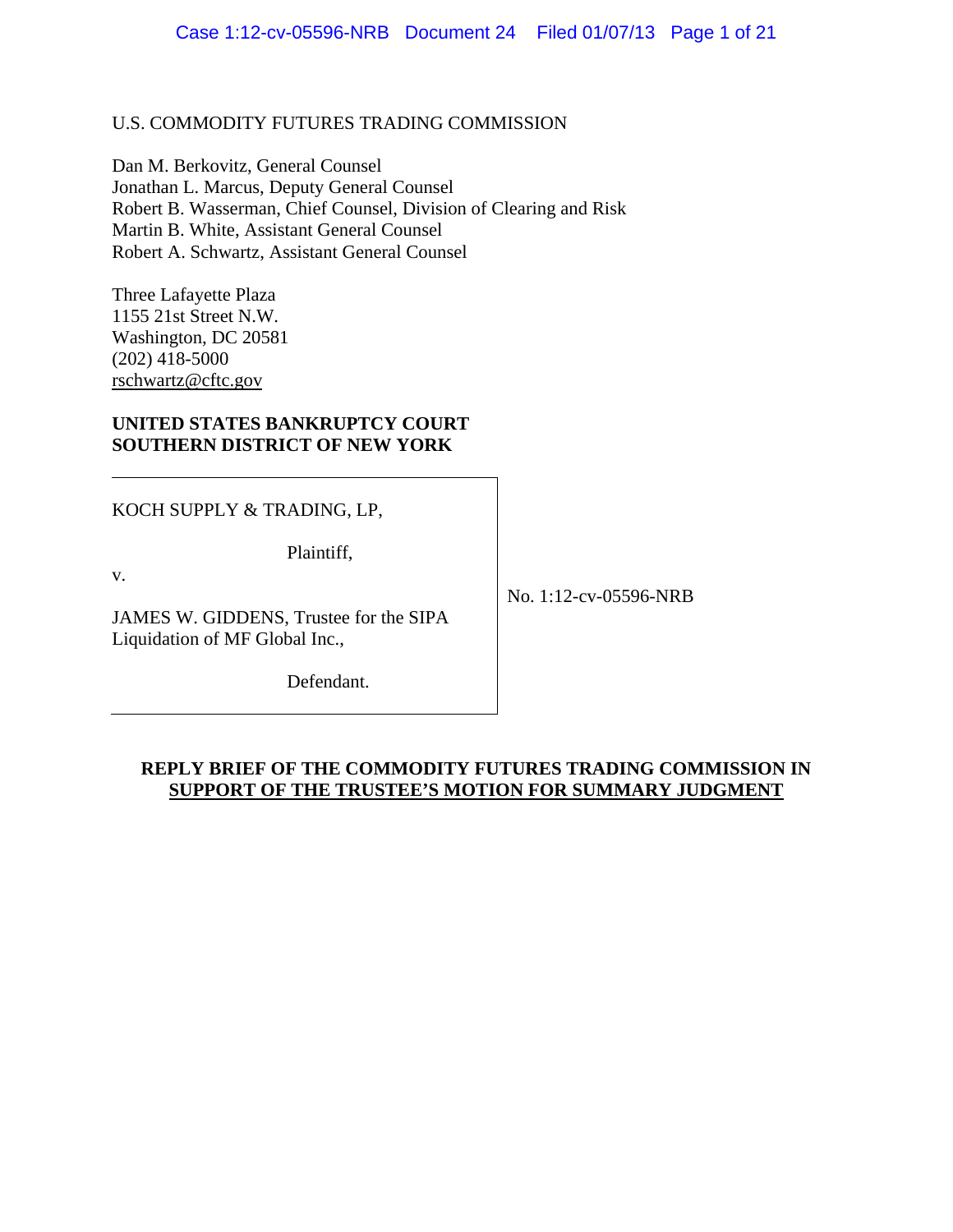# **TABLE OF CONTENTS**

| III. State Law Does Not Control Conditions on the Use of Margin in Futures Markets.  13 |  |
|-----------------------------------------------------------------------------------------|--|
|                                                                                         |  |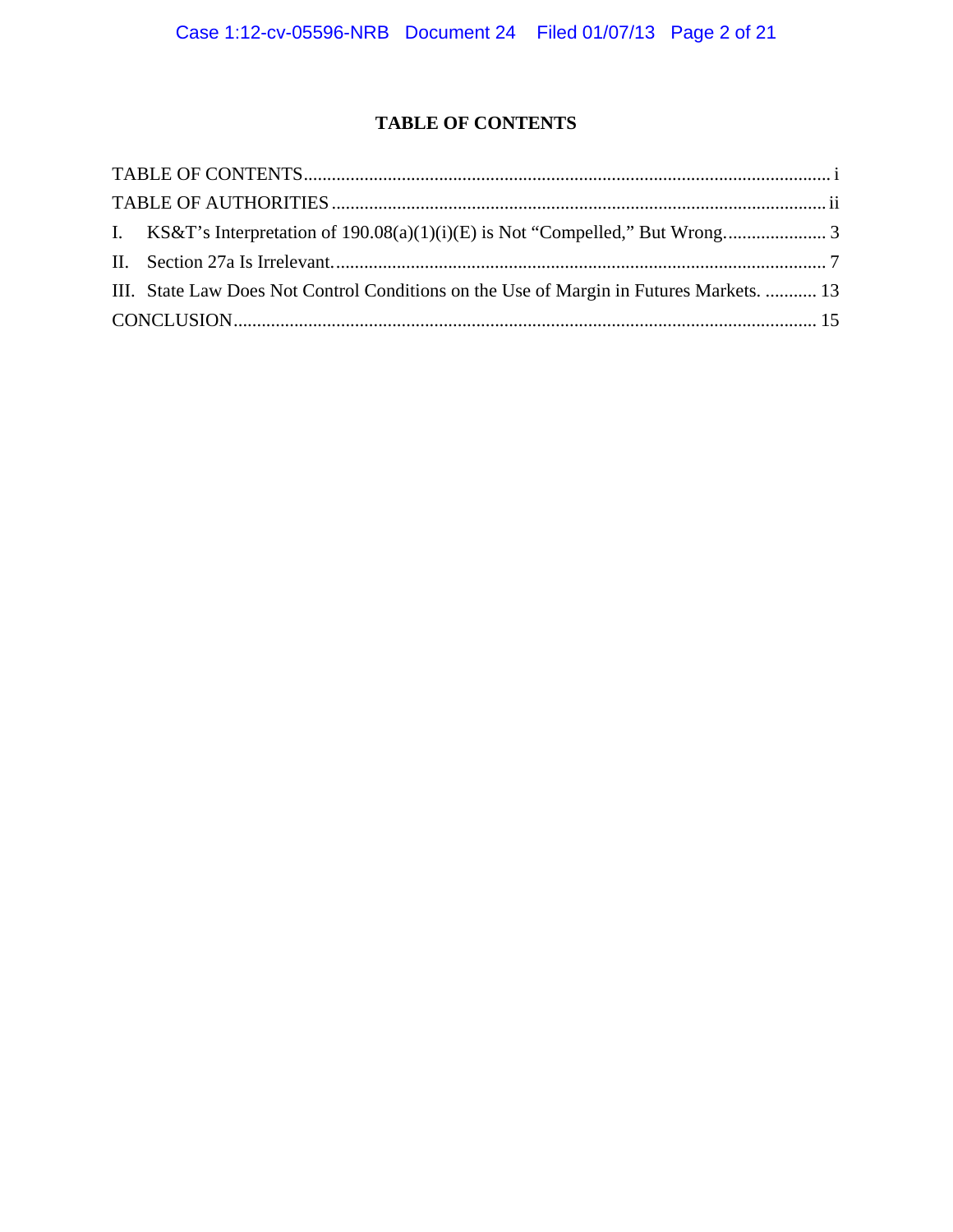# **TABLE OF AUTHORITIES**

## **Cases**

| City of New York v. Permanent Mission of India, 618 F.3d 172 (2d Cir. 2010) 14 |  |
|--------------------------------------------------------------------------------|--|
|                                                                                |  |
| ConocoPhillips Co. v. Giddens, 2012 WL 4757866 (S.D.N.Y. Oct. 4, 2012)  5, 7   |  |
|                                                                                |  |
|                                                                                |  |
|                                                                                |  |
|                                                                                |  |
|                                                                                |  |
|                                                                                |  |
| RadLAX Gateway Hotel, LLC v. Amalgamated Bank, 132 S. Ct. 2065 (2012) 13       |  |
|                                                                                |  |
|                                                                                |  |
|                                                                                |  |
|                                                                                |  |
|                                                                                |  |
|                                                                                |  |
|                                                                                |  |
|                                                                                |  |
|                                                                                |  |

# **Statutes**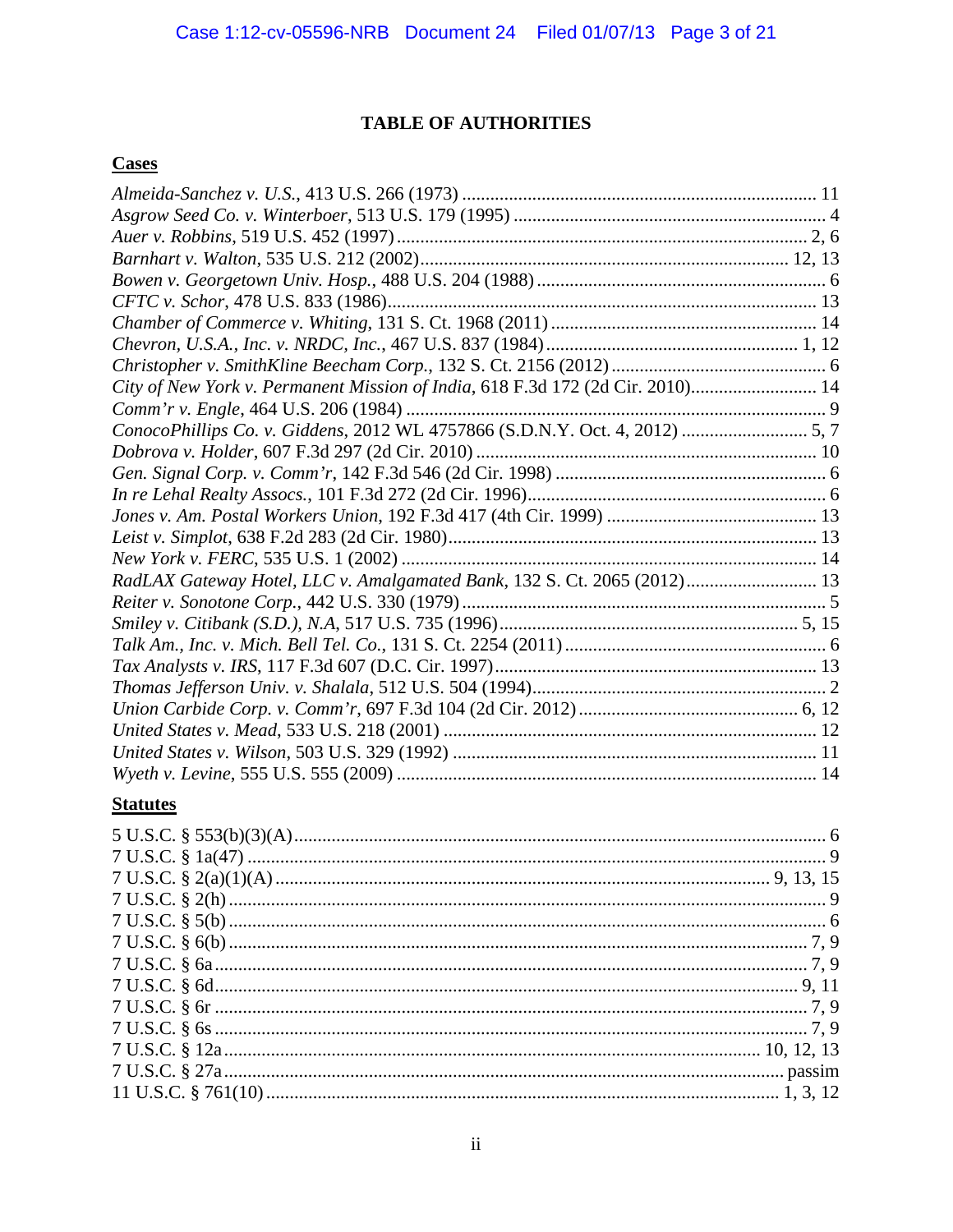| Dodd-Frank Wall Street Reform & Consumer Protection Act,                            |  |
|-------------------------------------------------------------------------------------|--|
|                                                                                     |  |
| Gramm-Leach-Bliley Act,                                                             |  |
| Omnibus Consol. & Emergency Appropriations Act of 1999,                             |  |
|                                                                                     |  |
| <b>Federal Regulations and Register Release</b>                                     |  |
|                                                                                     |  |
|                                                                                     |  |
|                                                                                     |  |
|                                                                                     |  |
|                                                                                     |  |
|                                                                                     |  |
|                                                                                     |  |
|                                                                                     |  |
|                                                                                     |  |
| Deriv. Clearing Org. Gen. Provisions & Core Principles,                             |  |
|                                                                                     |  |
|                                                                                     |  |
|                                                                                     |  |
| <b>Legislative History</b>                                                          |  |
|                                                                                     |  |
|                                                                                     |  |
|                                                                                     |  |
|                                                                                     |  |
| H.R. Rep. 93-1383, reprinted in 1974 U.S.C.C.A.N. 5894 (Sept. 27, 1974)  15         |  |
| The Bankruptcy Reform Act: Hearings Before the Subcomm. on Improvement in Judicial  |  |
| Machinery of the S. Comm. on the Judiciary, 94th Cong. 59 (1977)                    |  |
|                                                                                     |  |
| <b>Other Authorities</b>                                                            |  |
|                                                                                     |  |
| Derivatives & the Legal Origin of the 2008 Credit Crisis,                           |  |
|                                                                                     |  |
| Joint Statement by Treasury Sec'y R. Rubin, Fed. Reserve Bd. Chairman A. Greenspan, |  |
| and SEC Chairman A. Levitt (May 7, 1998), available at                              |  |
|                                                                                     |  |
|                                                                                     |  |
|                                                                                     |  |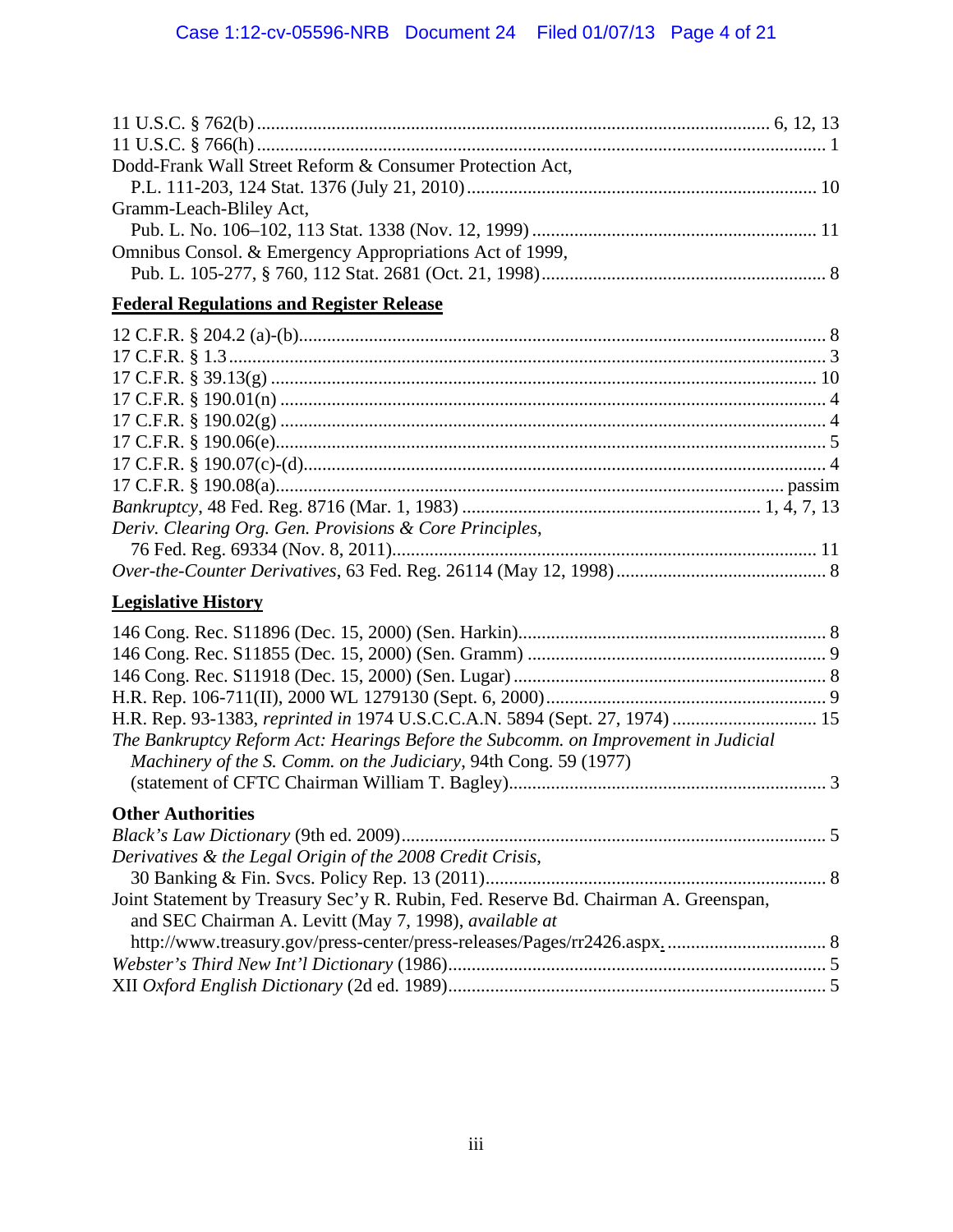#### Case 1:12-cv-05596-NRB Document 24 Filed 01/07/13 Page 5 of 21

The rule at issue is simple: as required by the Bankruptcy Code, every public customer shares equally in the loss when there is a shortfall in a given customer estate, no matter what form of collateral the customer used to margin its futures positions. *See* 11 U.S.C. §§ 761(10), 766(h); 17 C.F.R. § 190.08(a). If the customer used a letter of credit, the "full proceeds" of the letter become customer property subject to pro rata distribution. 17 C.F.R. § 190.08(a)(1)(i)(E). "Full proceeds" means nothing more complicated than the full amount secured by the letter. This is both the ordinary meaning of those words and the meaning specified by the CFTC in the Federal Register release accompanying the rule. *Bankruptcy*, 48 Fed. Reg. 8716, 8718 (Mar. 1, 1983). The rule is necessary to prevent large traders from seizing unfair advantage in bankruptcy; to give all participants assurance that they will be treated equitably; and to prevent the deterioration of the collateral base upon which the safe functioning of these markets depends. Plaintiff KS&T does not argue that this reasoning is arbitrary or capricious, which is the applicable standard. *Chevron, U.S.A., Inc. v. NRDC, Inc.*, 467 U.S. 837, 843-44 (1984). The CFTC has interpreted the rule consistently since it was proposed in 1981, including when new facts presented themselves here and in *ConocoPhillips Co. v. Giddens*, No. 12-cv-6014-KBF (S.D.N.Y.). Indeed, the Commission's most recent interpretation, which confirms that equitable treatment of customers does not depend on any given letter of credit's expiration date, is required for such equity and consistency.<sup>1</sup>

Objecting to the burdens of the Commission's longstanding, reasonable approach, Plaintiff KS&T has devised an alternate interpretation that would conveniently absolve it of any liability and thereby shift additional bankruptcy loss onto other customers. But Plaintiff's theory rests on a number of unreasonable premises: For example, Plaintiff argues (1) that KS&T has no

 $1$  Ordinarily, a customer who posted a letter of credit as margin would also have a claim against the estate, just like any other customer, based on the full amount deemed customer property. Here, KS&T's claim was denied as untimely, and KS&T's complaint does not challenge that denial. The Commission expresses no view on the issue.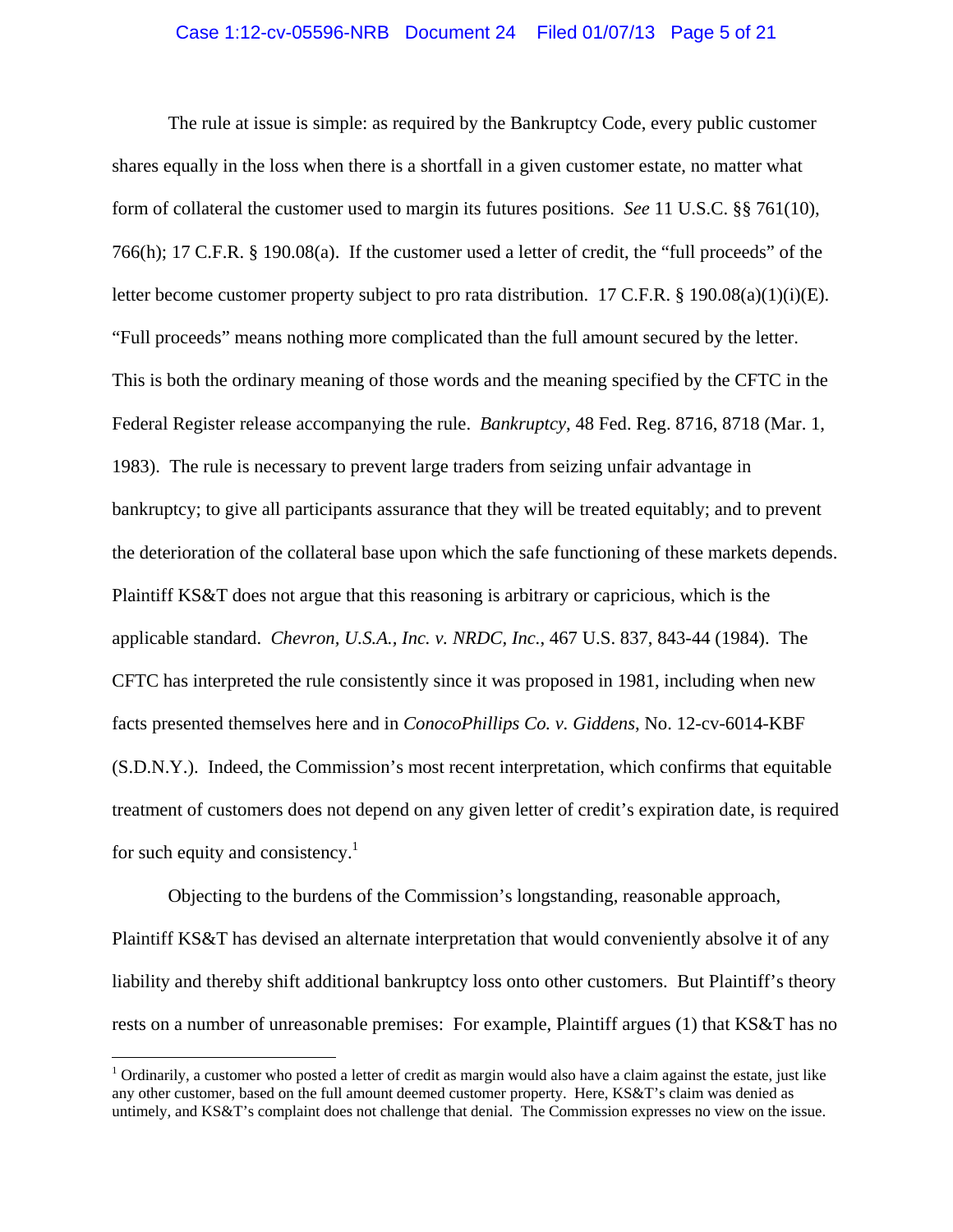#### Case 1:12-cv-05596-NRB Document 24 Filed 01/07/13 Page 6 of 21

liability here because the \$20 million in dispute is not "property" (Doc. 43 at 19-20);  $\binom{2}{2}$  that the CFTC has misunderstood the words it used in Rule  $190.08(a)(1)(i)(E)$  since it proposed them in 1981 (Doc. 36-1 at 15 n.14; Doc. 43 at 17-18); and (3) that a market participant trying to understand those words would naturally interpret them by reference to an isolated provision of the Uniform Commercial Code – but never by reference to the accompanying Federal Register release (Doc. 43 at 19). Indeed, Plaintiff urges the Court to ignore the Federal Register release altogether (Doc. 36-1 at 15 n.14; Doc. 43 at 17-18), except in one narrow sense conceived, again, to absolve KS&T of any liability – Plaintiff argues that certain phrases and partial sentences in the release that include the word "draw" decide the expiration issue in its favor (Doc. 43 at 22). But, KS&T also insists that the Court ignore all context for those phrases and partial sentences, because, Plaintiff admits, the release "does not address" the issue. (*Id*. at 9.) The Commission submits that none of this is persuasive, let alone "compelled," as would be required to disturb the CFTC's authoritative view. *Thomas Jefferson Univ. v. Shalala*, 512 U.S. 504, 512 (1994).

In light of the "controlling" deference owed to an agency's interpretation of its own rules, *Auer v. Robbins*, 519 U.S. 452, 461 (1997), Plaintiff urges the Court alternatively to hold that Congress unwittingly voided Rule  $190.08(a)(1)(i)(E)$  in the Legal Certainty for Bank Products Act of 2000 ("Legal Certainty Act"). However, KS&T misreads the statute, and the theory has so little to commend it that Plaintiff's opening brief confined it to a partial footnote. (Doc. 36-1 at 15 n.14.) KS&T's final theory – that the CFTC has exceeded its authority to preempt state law – did not merit even that mention. With good reason: it would require the Court to (1) ignore the specific provisions in KS&T's contract with MF Global in which it agreed that federal law would apply (Doc. 35-6, ¶¶ 2, 29.A.); and (2) hold that transactions in which a customer provides

<sup>2</sup> References to "Doc. \_" are to bankruptcy-court docket entries in *Koch Supply & Trading v. Giddens*, Adv. Pro. No. 12-01754 (MG) (Bankr. S.D.N.Y.). Page references in those citations are to the ECF-stamped numbers rather than to the document's internal numbering.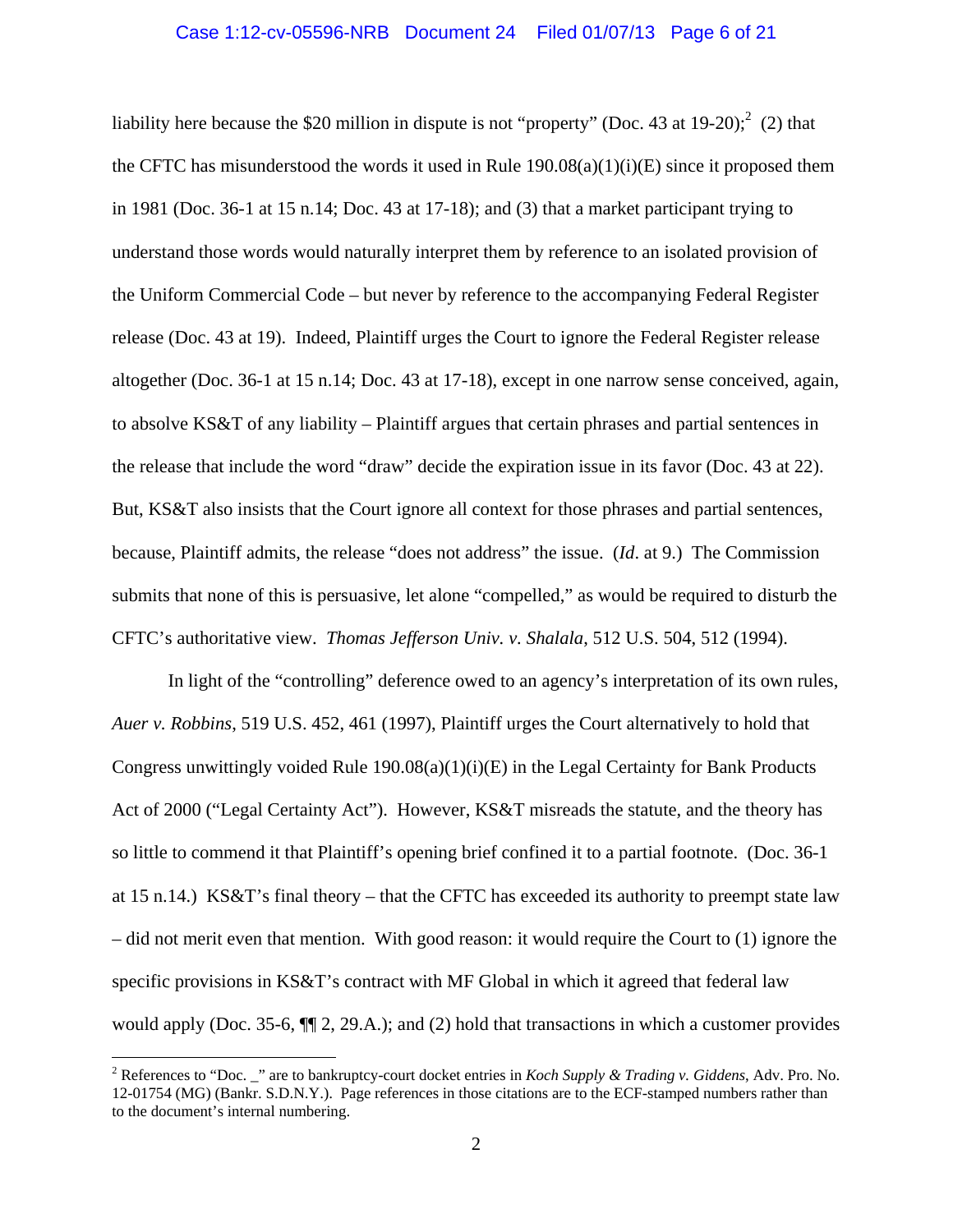### Case 1:12-cv-05596-NRB Document 24 Filed 01/07/13 Page 7 of 21

letters of credit in consideration for commodity futures contracts are not "transactions involving" commodity futures, which are subject to the CFTC's exclusive jurisdiction (Doc. 43 at 22-23). Neither is supportable. As discussed below, the Trustee is entitled to summary judgment.

## **I. KS&T's Interpretation of 190.08(a)(1)(i)(E) is Not "Compelled," But Wrong.**

1. "Full proceeds" cannot mean what KS&T urges – the amount needed to cover customer margin obligations – because such payments would not typically be "customer property." (Doc. 40 at 14.) KS&T's states in its opposition that its letter served as "initial margin" (Doc. 43 at 15), which is a term defined in CFTC regulations to mean property held by the FCM to cover "future exposures," *i.e.*, potential losses, "arising from changes in the market value" of the customer's positions. 17 C.F.R. § 1.3(bbb)-(ccc). That is, when a futures position loses value, the clearinghouse will make a "variation margin call" to the FCM. *The Bankruptcy Reform Act: Hearings Before the Subcomm. on Improvement in Judicial Machinery of the S. Comm. on the Judiciary*, 94th Cong. 59 (1977) (statement of CFTC Chairman William T. Bagley) ("Bagley Test.").<sup>3</sup> The FCM must respond with a variation margin payment. *See* 17 C.F.R. § 1.3(fff). When such payments pertain to customer accounts, the FCM's first recourse is to the customer's posted collateral. Bagley Test. 59. Unlike some forms of margin payment that constitute "deposits" to which a customer retains rights, variation payments are "losses." *Id*. 56. "Once paid out . . . they are gone." *Id*. In a liquidation, because no customer has a claim to those funds, they are outside the definition of "customer property." 11 U.S.C.  $§ 761(10)(B).$ 

 $3$  The specialized commodity-broker liquidation provisions of the Bankruptcy Code were "derived largely from the testimony of Chairman Bagley." H.R. Rep. 95-595, at 271 (1977), *reprinted in*1978 U.S.C.C.A.N. 5963. The Chairman's descriptions of the mechanics of the futures markets and the unique problems associated with commodity broker bankruptcies are exceptionally clear and may be useful to the Court. This testimony is available at http://archive.org/details/bankruptcyreform00unit (last visited Jan. 7, 2013).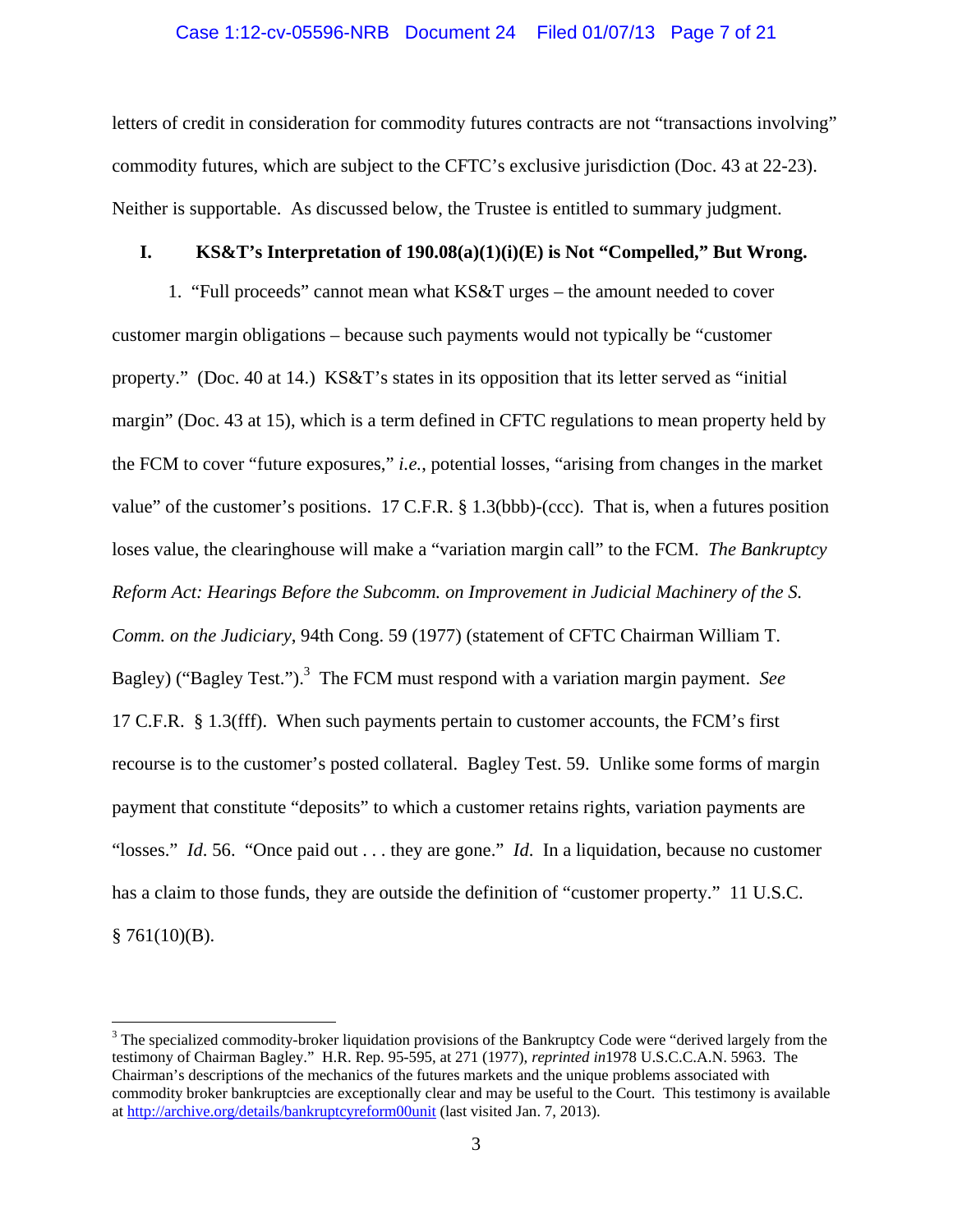#### Case 1:12-cv-05596-NRB Document 24 Filed 01/07/13 Page 8 of 21

Customers do retain rights to certain "margin" *deposits*, but such deposits made postpetition nevertheless are outside the scope of "customer property" (and therefore outside the scope of Rule 190.08) because they are not subject to pro rata distribution. 17 C.F.R. § 190.01(n) (restricting "customer property" to assets to be distributed pro rata). In a liquidation, the trustee of an FCM is empowered to continue making variation payments from customer initial margin. *Id.* § 190.02 $(g)(1)$ . When a customer's initial margin drops below a specified level, Part 190 directs the trustee to make a margin call to that customer. *Id*. To protect customers who wish to supply additional margin to maintain open positions post-petition, Part 190 provides that such deposits must *not* be subject to pro rata distribution as "customer property." *Id*. §§ 190.02(g)(3), 190.07(c)(1)(ii)-(d)(1); *see also* 48 Fed. Reg. at 8726 ("This should facilitate the payment of margin because such payments will not be diluted in a pro rata distribution."). Instead, those margin deposits, from whatever source, must be credited entirely to the account of the customer on whose behalf they are made. *Id*. Thus, by definition, they are not "customer property," 17 C.F.R. § 190.01(n), and the "proceeds" referenced in Rule 190.08(a)(1)(i)(E) as a component thereof cannot, as KS&T asserts, be *limited* to those amounts.

2. While KS&T suggests that the UCC definition of "proceeds" is somehow implicit in the "plain language" of Rule 190.08(a)(1)(i)(E) (Doc. 43 at 7, 19), the UCC's very inclusion of such a statutory definition suggests that the ordinary meaning of that term, which applies here, was *not* intended in the UCC. *Asgrow Seed Co. v. Winterboer*, 513 U.S. 179, 187 (1995) ("When terms used in a statute are *undefined*, we give them their ordinary meaning." (emphasis added)). Part 190 contains no such definition, nor any cross-reference to the UCC, and the term's ordinary meaning therefore applies. *Id*. Although KS&T takes apparent issue with the particular dictionary the CFTC cited in its opening brief (Doc. 43 at 20), the ordinary meaning of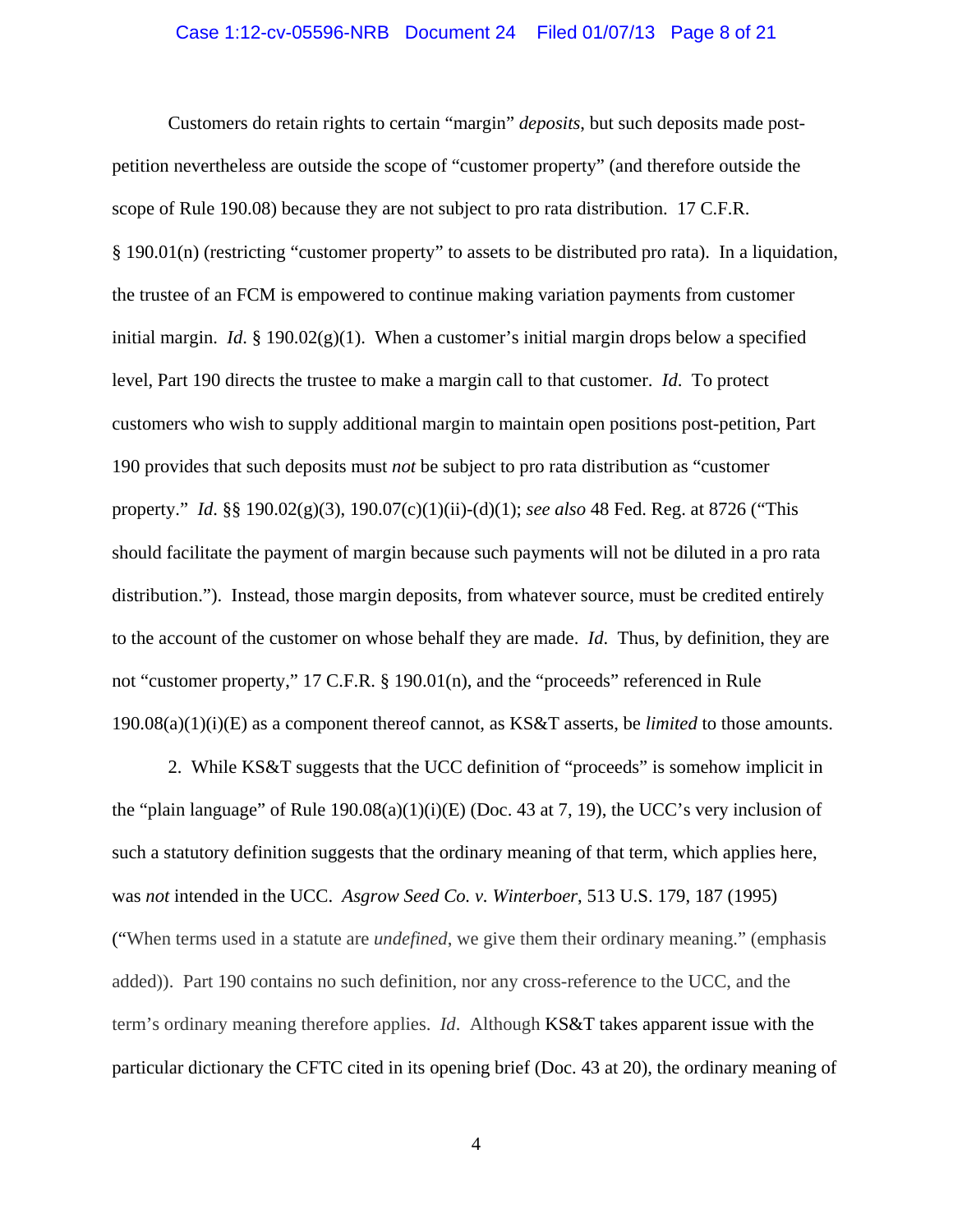#### Case 1:12-cv-05596-NRB Document 24 Filed 01/07/13 Page 9 of 21

the word "proceeds" is not controversial, and authorities are broadly in agreement with the CFTC that it means the "value" of an item "when converted into money," *Black's Law Dictionary* 1325 (9th ed. 2009), or "upon selling, *exchanging*, collecting or *otherwise disposing*  of collateral," *id*. (emphases added); *see also* XII *Oxford English Dictionary* 544 (2d ed. 1989) ("That which . . . is derived, or results from something"); *Webster's Third New Int'l Dictionary* 1807 (1986) ("what is produced by or derived from something . . . by way of total revenue: the total amount brought in"). And, while KS&T correctly points out that Part 190 distinguishes "value" from "proceeds" (Doc. 43 at 20 n.10), the distinction favors the Trustee – "value" is used where the trustee is to make a calculation, *see, e.g.*, 17 C.F.R. § 190.06(e)(2), while "proceeds" is used where, as here, the trustee is to collect money, *see*, *e.g.*, *id.* § 190.08(a)(1)(ii)(I).<sup>4</sup>

3. Thus unable to offer even a plausible interpretation of the rule text, KS&T resorts to a series of groundless attacks, not only on the Trustee, but also on the CFTC's own motivation. For example, Plaintiff asserts without any basis that the Commission's views on the expiration issue are unreliable because they "came in direct response to a recent finding" (Doc. 43 at 9) by Judge Forrest that the 1983 Federal Register release "does not address how a Trustee should treat expired letters of credit." *ConocoPhillips Co. v. Giddens*, 2012 WL 4757866, at \*6 n.11 (S.D.N.Y. Oct. 4, 2012). But the causal connection posited by KS&T is, factually, false: Judge Forrest's observation was hardly a "finding" – it was a statement of self-evident fact, and it provoked no "response" from the CFTC.

Even so, there is nothing improper about an agency interpreting its regulations in response to new facts not previously subject to specific guidance. *Smiley v. Citibank (S.D.), N.A*, 517 U.S. 735, 744 n.3 (1996) (stating that it would be "absurd" to ignore such guidance).

 $4 KS&T$  suggests that such "proceeds" are not "property" and, therefore, not covered by Rule 190.08(a)(1) (Doc. 43 at 19), but "[m]oney, of course, is a form of property." *Reiter v. Sonotone Corp.*, 442 U.S. 330, 338 (1979).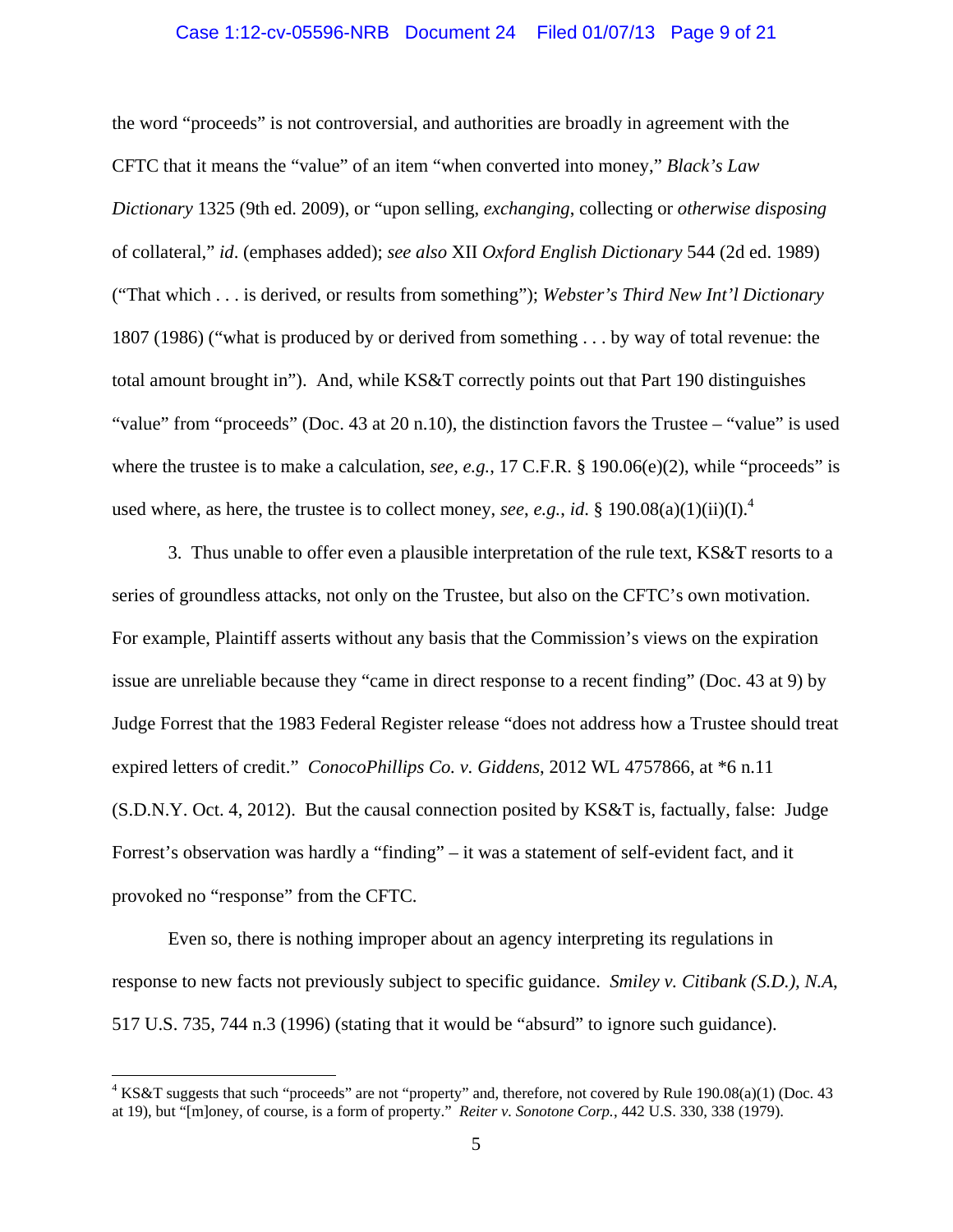#### Case 1:12-cv-05596-NRB Document 24 Filed 01/07/13 Page 10 of 21

Indeed, Congress authorized the CFTC to "raise and appear and be heard on *any issue*" in a commodity broker liquidation. 11 U.S.C. § 762(b) (emphasis added). To disregard the CFTC's views simply because they pertain to novel issues would defeat the statute's purpose. In the same vein, KS&T misstates the law in asserting that notice and comment are a precondition to judicial deference to an agency interpretation. (Doc. 43 at 21.) The APA provides that there is no such requirement, 5 U.S.C. § 553(b)(3)(A), and courts consistently defer to interpretations set forth in briefs. *Talk Am., Inc. v. Mich. Bell Tel. Co.*, 131 S. Ct. 2254, 2261 (2011); *Auer v. Robbins*, 519 U.S. 452, 462 (1997); *Union Carbide Corp. v. Comm'r*, 697 F.3d 104, 109 (2d Cir. 2012); *Gen. Signal Corp. v. Comm'r*, 142 F.3d 546, 548 (2d Cir. 1998).

4. There is similarly no basis for KS&T's assertion that the views expressed "do[] not reflect the CFTC's fair and considered judgment." (Doc. 43 at 21.) Counsel's representations are sufficient to establish that they do. *Talk Am.*, 131 S. Ct. at 2257 n.1*.* There are exceptions, *see Christopher v. SmithKline Beecham Corp.*, 132 S. Ct. 2156, 2166 (2012), but none applies here. This is not, for example, "a 'post hoc rationalization' . . . to defend past agency action." *Id*. The Trustee is an officer of the bankruptcy court, *In re Lehal Realty Assocs.*, 101 F.3d 272, 277 (2d Cir. 1996), not the CFTC. Nor has the Commission offered a "convenient litigating position," which is an exception also applicable to agency defenses of their own actions. *Christopher*, 132 S. Ct. at 2166; *see Bowen v. Georgetown Univ. Hosp.*, 488 U.S. 204, 206, 213 (1988). The CFTC was not even an original litigant here, and its only interest is to ensure that the law is applied correctly so that KS&T may not shift additional bankruptcy loss unfairly onto a subset of MF Global's customers. In that context, it is inappropriate for KS&T to accuse the government of complicity in a "scheme" by the Trustee "to leverage monies." (Doc. 43 at 8.) It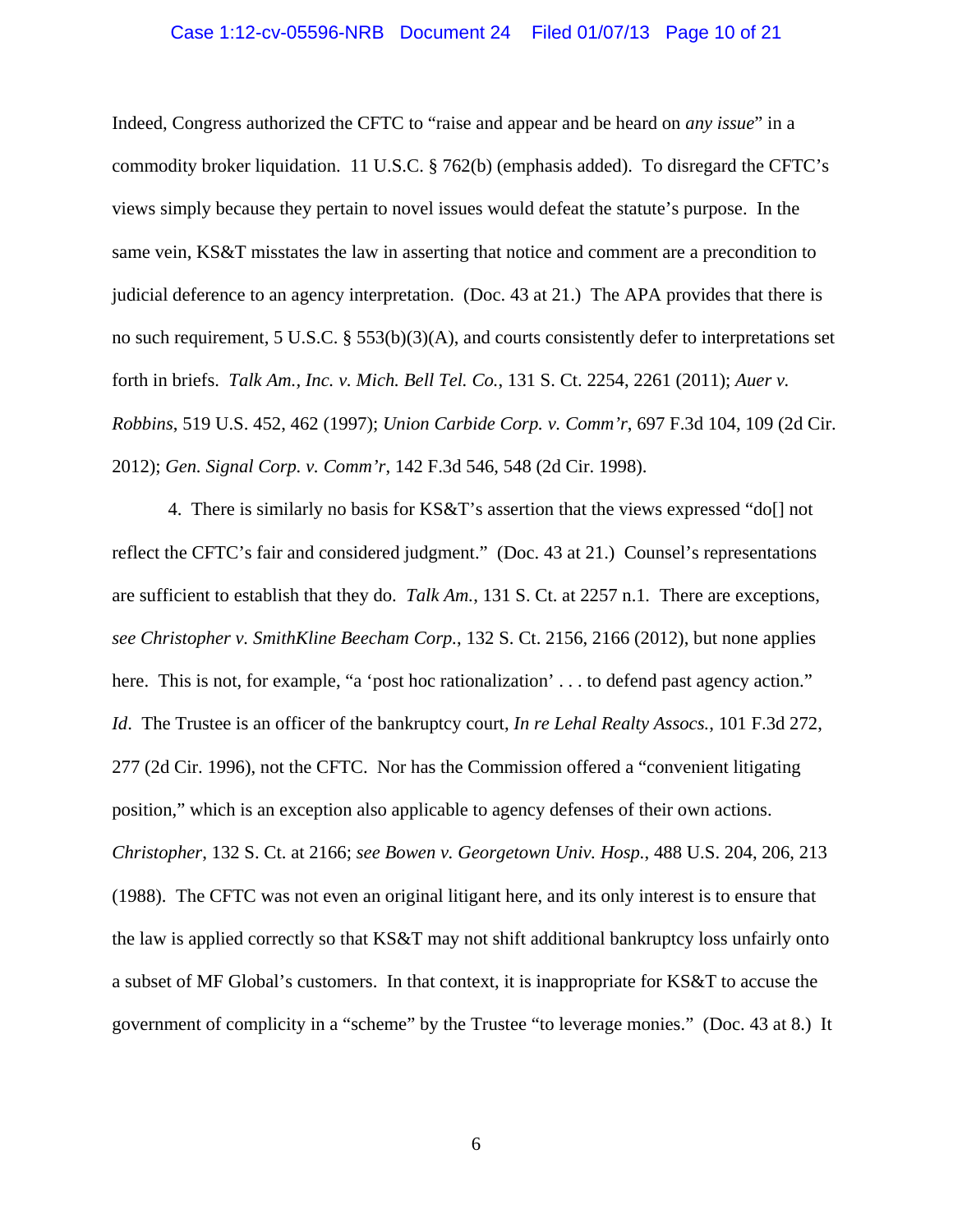#### Case 1:12-cv-05596-NRB Document 24 Filed 01/07/13 Page 11 of 21

is sufficient to respond that the CFTC's only purposes are the public interest purposes set forth in Section 3 of the CEA. 7 U.S.C. § 5(b).

Lastly, the CFTC's interpretation does not "contradict<sup>[]"</sup> the 1983 release. (Doc. 43 at 22.) KS&T admits that the release "does not address how a Trustee should treat expired letters of credit," *ConocoPhillips*, 2012 WL 4757866, at \*6 n.11 (Doc. 43 at 9) – conceding, in effect, as the CFTC has noted, that Plaintiff's case is based largely on misleading excerpts of partial sentences taken out of context from the release (Doc. 40 at 15). In fact, the CFTC's current interpretation is *required* for consistency with the 1983 release inasmuch as the rule was expressly premised, for stated policy reasons, on the need to treat letter-of-credit customers "no differently" from others in a liquidation. 48 Fed. Reg. at 8718-19.

Accordingly, there is no basis to disregard the Commission's authoritative view.

#### **II. Section 27a Is Irrelevant.**

 As a fallback, KS&T urges the Court to construe the Legal Certainty Act as an implied repeal of Rule  $190.08(a)(1)(i)(E)$ . But the rule is consistent with Section 27a, which KS&T simply misreads: The statute states the CFTC may not "exercise regulatory authority under the [CEA] with respect to, an identified banking product." 7 U.S.C. § 27a. To "exercise regulatory authority . . . with respect to [a] product" is to establish and enforce rules of general applicability for that product; to exercise the CFTC's "regulatory authority under the [CEA]" is to regulate the product as if it were a future or swap. *See, e.g.*, *id*. §§ 6(b), 6a, 6r, 6s (examples of such regulatory authority). Section 27a does not purport to void *futures* regulations that apply only incidentally to other instruments, and only to the extent that a market participant chooses to use that instrument in a futures transaction. This is confirmed by the statute's legislative history, structure, and purpose, and the CFTC's interpretation is entitled to *Chevron* deference.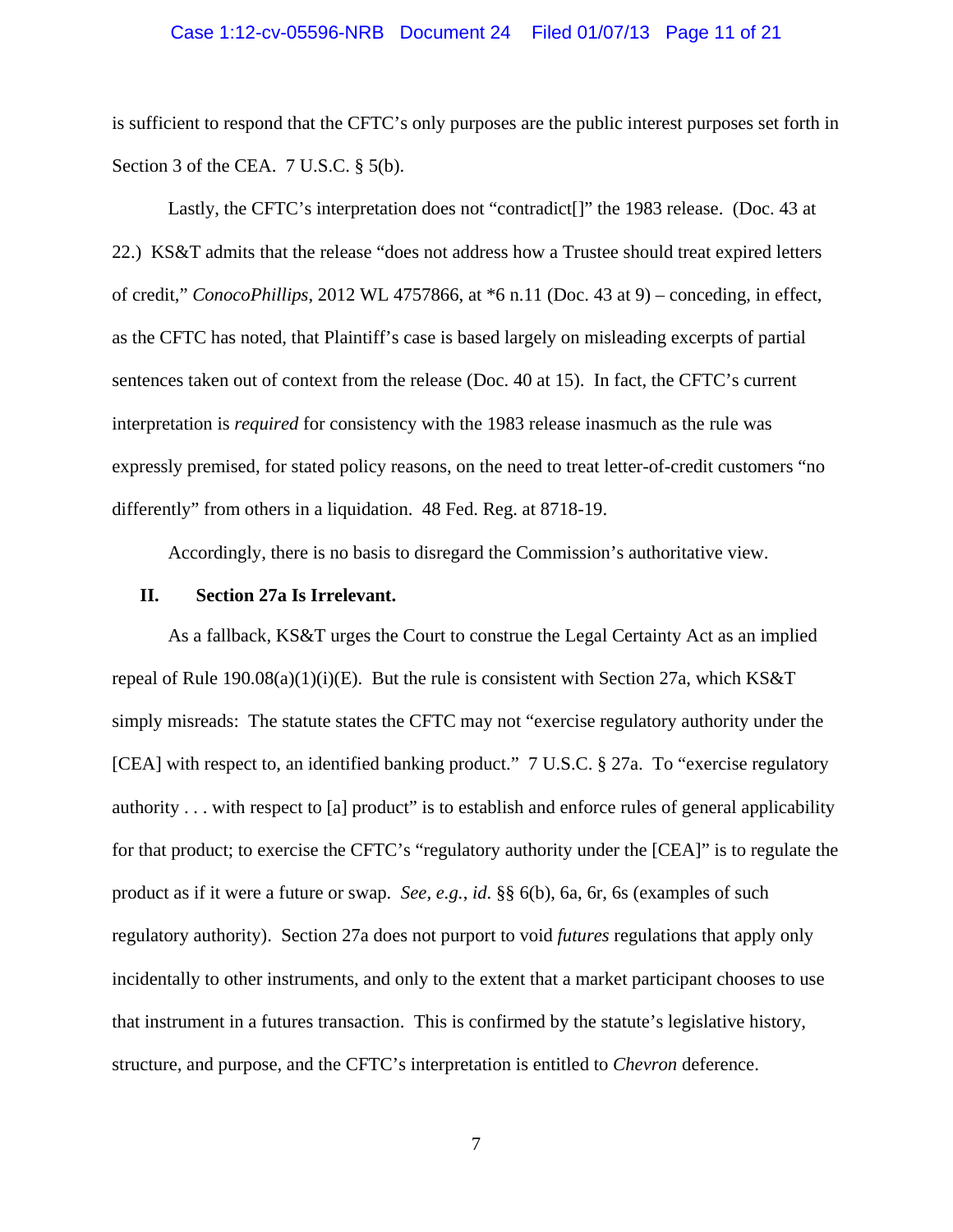#### Case 1:12-cv-05596-NRB Document 24 Filed 01/07/13 Page 12 of 21

1. The Legal Certainty Act was Congress's response to a 1998 CFTC release indicating that the Commission "might seek to exercise regulatory authority" over financial products transacted by banks, *Derivatives & the Legal Origin of the 2008 Credit Crisis*, 30 Banking & Fin. Svcs. Policy Rep. 13, 18 (2011) (citing *Over-the-Counter Derivatives*, 63 Fed. Reg. 26114 (May 12, 1998)), including "swaps" and some "hybrid instruments," such as letters of credit with "commodity futures or option characteristics." 63 Fed. Reg. at 26116, 26120-21; 12 C.F.R. § 204.2 (a)(1) & (b)(1)(v). The release contemplated that the CFTC might exercise regulatory authority with respect to those products by requiring registration, minimum capital, internal controls, disclosures to customers, personnel supervision, recordkeeping, and financial reporting – much like the regime applicable to futures. 63 Fed. Reg. at 26124-27. Other regulators "question[ed] the scope of the CFTC's jurisdiction in this area,"<sup>5</sup> and Congress reacted swiftly by imposing a six-month "restraint period" in which the CFTC was barred from moving forward. Omnibus Consol. & Emergency Appropriations Act of 1999, Pub. L. 105-277, § 760, 112 Stat. 2681 (Oct. 21, 1998). Soon after, Congress passed the Legal Certainty Act, including Section 27a, to restrict the CFTC from moving to "exercise regulatory authority . . . with respect to" those products, as the 1998 release described.

2. The bill's Senate sponsor, Senator Lugar, explained that "this legislation provides certainty that products offered by banking institutions will not be regulated *as futures contracts*." 146 Cong. Rec. S11918, S11925 (Dec. 15, 2000) (emphasis added). Senator Harkin, then ranking member of the Senate committee with primary oversight of the CFTC (Senate Agriculture – Senator Lugar was Chairman), underscored that Section 27a did not roll back existing regulations, but simply "clarifie[d] what [wa]s already the current state of the law," in

<sup>5</sup> *See* Joint Statement by Treasury Sec'y R. Rubin, Fed. Reserve Bd. Chairman A. Greenspan, and SEC Chairman A. Levitt (May 7, 1998), *available at* http://www.treasury.gov/press-center/press-releases/Pages/rr2426.aspx.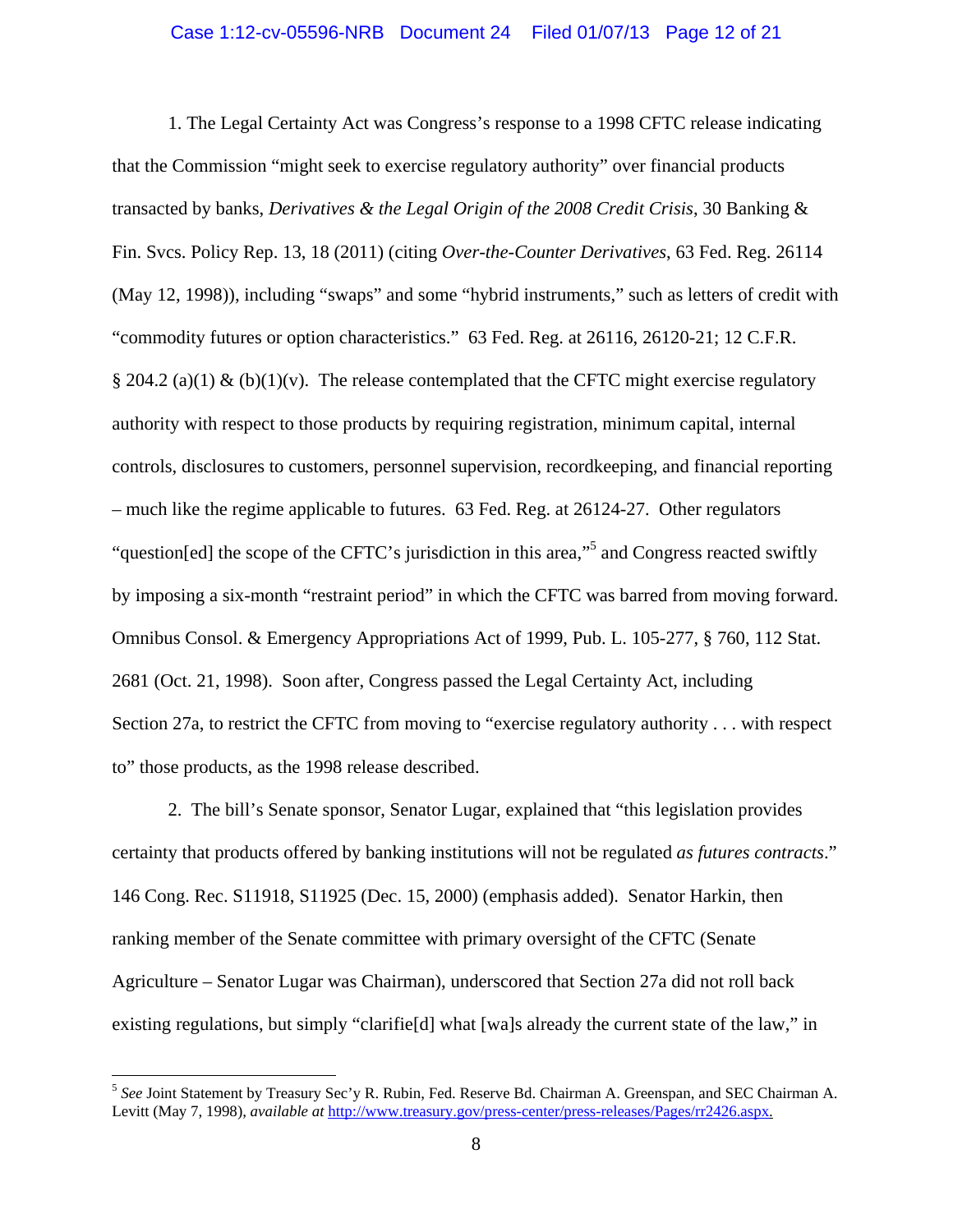#### Case 1:12-cv-05596-NRB Document 24 Filed 01/07/13 Page 13 of 21

which "[t]he [CFTC] d[id] not regulate traditional banking products[,] [including] . . . letters of credit." 146 Cong. Rec. S11896, S11896 (Dec. 15, 2000). Senator Gramm, then Chairman of the Senate Banking Committee, agreed, stating that the law would provide "certainty" that such products could "*continue* to be offered . . . without being subject to CFTC regulation." 146 Cong. Rec. S11855, S11867 (Dec. 15, 2000) (emphasis added); *see also* H. Rep. 106-711(II), 2000 WL 1279130, at \*54 (Sept. 6, 2000) (defining "legal uncertainty" as the "risk that the CFTC or a court might determine that a particular" product "is an illegal off-exchange futures contract"). Rule  $190.08(a)(1)(i)(E)$  predated Section 27a by 17 years, does not impose general requirements on bank products or regulate them as futures, and was, therefore, unaffected.

3. KS&T states that the CFTC – and, by extension, the bill's congressional sponsors and supporters – are confusing "regulatory authority" with "regulatory jurisdiction," which KS&T asserts is "narrowe[r]." (Doc. 43 at 26.) But KS&T cites no basis for that assertion, and the most natural interpretation is simply that the CFTC's "jurisdiction" over various products is set forth in CEA Section  $2(a)(1)(A)$ , 7 U.S.C. §  $2(a)(1)(A)$  ("exclusive jurisdiction . . . with respect to . . . swaps or contracts of sale of a commodity for future delivery"), while its regulatory "authority" with respect to those products is delineated in other CEA sections, *see, e.g.*, *id*. §§ 6(b) (authority to "adopt rules and regulations proscribing fraud and requiring minimum financial standards, the disclosure of risk, the filing of reports, the keeping of books and records, the safeguarding of customers' funds, and registration"), 6a (authority to establish transaction "limits"), 6d (authority to regulate treatment of customer margin). Rule  $190.08(a)(1)(i)(E)$  is not such a regulation "with respect to [a]  $\ldots$  product." 7 U.S.C. § 27a(a).

4. In that context, Section 27a(a) cannot be understood correctly without reference to paragraphs (b) and (c) of the same section. *Comm'r v. Engle*, 464 U.S. 206, 223 (1984). In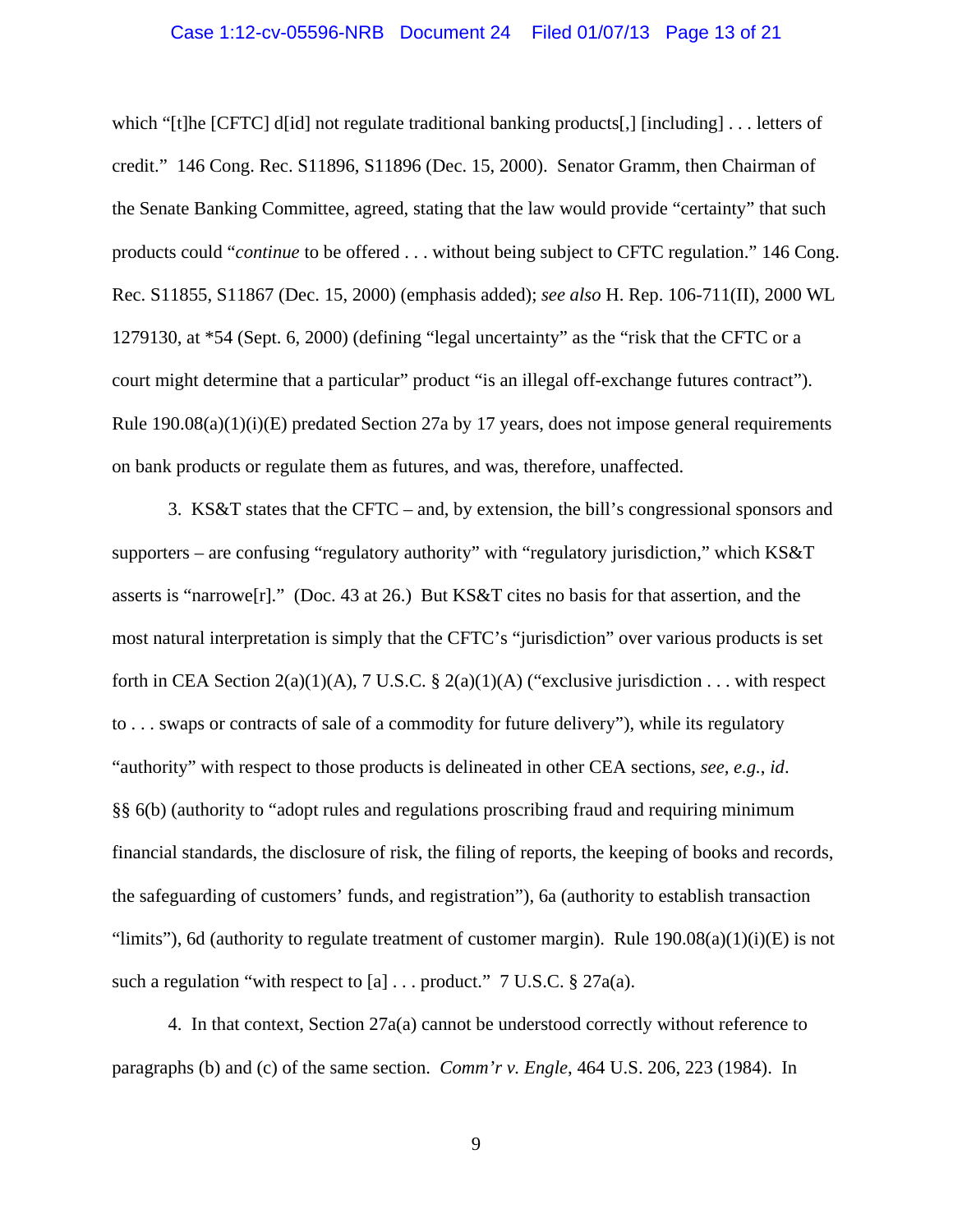#### Case 1:12-cv-05596-NRB Document 24 Filed 01/07/13 Page 14 of 21

Dodd-Frank, Congress granted the CFTC new regulatory authority over "swaps," *see, e.g.*, 7 U.S.C. §§ 2(h) (clearing), 6r (reporting and recordkeeping), 6s (registration and regulation of swap dealers and major swap participants), which product it defined broadly, *see id*. § 1a(47), so that without a separate exclusion, certain bank products might be subject to CFTC regulation. Congress therefore revised Section 27a, structuring it in a way that confirms its purpose to establish the proper regulator for products near the dividing line between swaps and traditional banking instruments: While paragraph (a) contains the "identified banking products" exclusion, paragraphs (b) and (c) establish exceptions to that exclusion for products structured "for the purpose of evading *the provisions of* the" CEA. *Id*. § 27a(b)-(c) (emphasis added). Where there is such evasion, the product may be, in effect, deemed a swap, subject to comprehensive regulation as a product by the CFTC. *Id*. Congress's reference to the collective "provisions of" the CEA underscores its intent to mark the perimeter around commodity derivatives regulation.<sup>6</sup> The statute, in other words, gives "legal certainty" to banks and their customers that their transactions will not be inadvertently drawn into the CFTC's regulatory regime, but there is no indication in the statue or legislative history that traders may be permitted to use particular types of collateral to access CFTC-regulated markets unfettered by CFTC regulations, like Rule  $190.08(a)(1)(i)(E)$ , that pertain *only* to the collateral's use in futures transactions.

5. KS&T's reading would also lead to absurd and potentially harmful results. For example, it is clear that the CFTC could altogether *bar* market participants from using letters of credit to margin futures trades. 7 U.S.C.  $\S$  12a(7)(D) (empowering the CFTC to set "margin

<sup>&</sup>lt;sup>6</sup> Similarly, revised Section 27a is situated in Dodd-Frank Section 725, the main Dodd-Frank section establishing requirements for derivatives clearinghouses. P.L. 111-203, § 725, 124 Stat. 1376, 1685 (July 21, 2010). Those requirements are extensive, pertaining, *inter alia*, to participant and product eligibility, risk management, settlement procedures, rules for customer defaults, reporting, and recordkeeping. Banking regulators impose their own such requirements, and the placement of revised Section 27a among those provisions underscores Congress's intent to carve out "identified banking products" from dual regulation as futures or swaps. *Dobrova v. Holder*, 607 F.3d 297, 301 (2d Cir. 2010) (explaining that "the placement and purpose of th[e] words in the statutory scheme" is part of their "plain meaning" (internal quotation marks omitted)).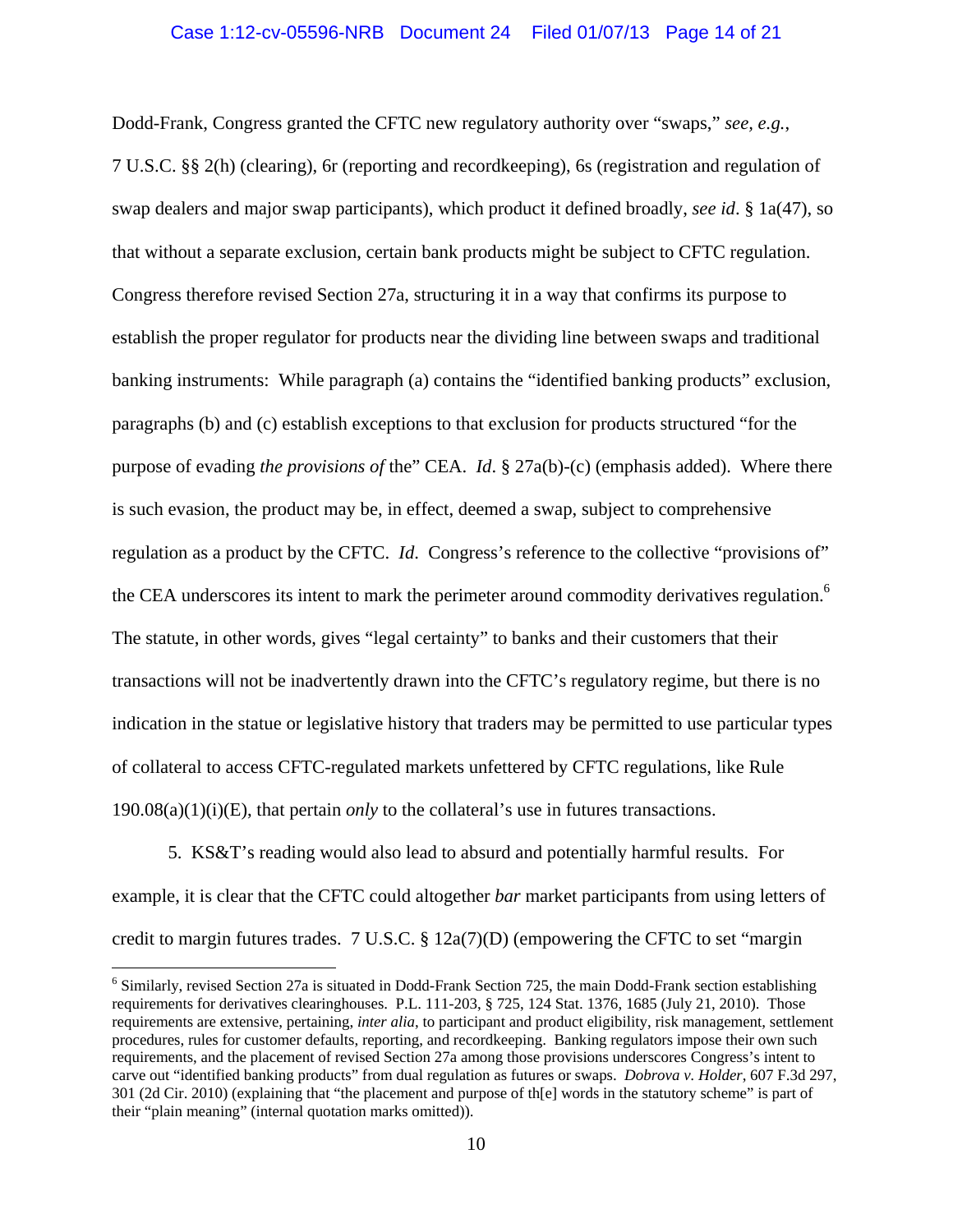#### Case 1:12-cv-05596-NRB Document 24 Filed 01/07/13 Page 15 of 21

requirements" to protect the integrity of clearing organizations); *id*. § 12a(5) (plenary rulemaking authority); 17 C.F.R. § 39.13(g)(10) (stating that a clearinghouse "shall not accept letters of credit as initial margin for swaps"). But the Commission has declined to do so, recognizing that certain market participants find the practice useful. *But see Deriv. Clearing Org. Gen. Provisions & Core Principles*, 76 Fed. Reg. 69334, 69393 (Nov. 8, 2011) ("The Commission will monitor developments in this area and may revisit this issue in the future."). Instead, the Commission identified a specific risk – that using these instruments as collateral could unfairly harm other customers in the event of a bankruptcy – and imposed a condition, which market participants accept by their own actions. *See Almeida-Sanchez v. U.S.*, 413 U.S. 266, 271 (1973) ("The businessman in a regulated industry in effect consents to the restrictions placed upon him."). On KS&T's theory, the CFTC may *ban* the use of letters of credit as margin, but may not *permit* the practice, subject only to reasonable conditions designed to protect customers. There is no indication that Congress intended that anomalous result, and KS&T's interpretation should, accordingly, be rejected. *See United States v. Wilson*, 503 U.S. 329, 334 (1992).

6. KS&T's interpretation may also place in peril other important market regulations that Congress plainly did not intend to undermine. For example, CEA Section 4d establishes that an FCM must segregate customers' property deposited as margin – the requirement at the center of the MF Global controversy. *See* 7 U.S.C. § 6d(a)(2). A critical aspect of this protection is Section 4d(b), which renders it "unlawful" for any "depository" receiving customer property "for deposit in a separate account" to "hold, dispose of, or use such money, securities, or property as belonging . . . to any person other than the customers." *Id*. § 6d(b). Like the Part 190 Rules, Section 4d(b) is a condition one must accept in order to participate in transactions involving commodity futures. In so conditioning participation in the CFTC's jurisdictional markets, the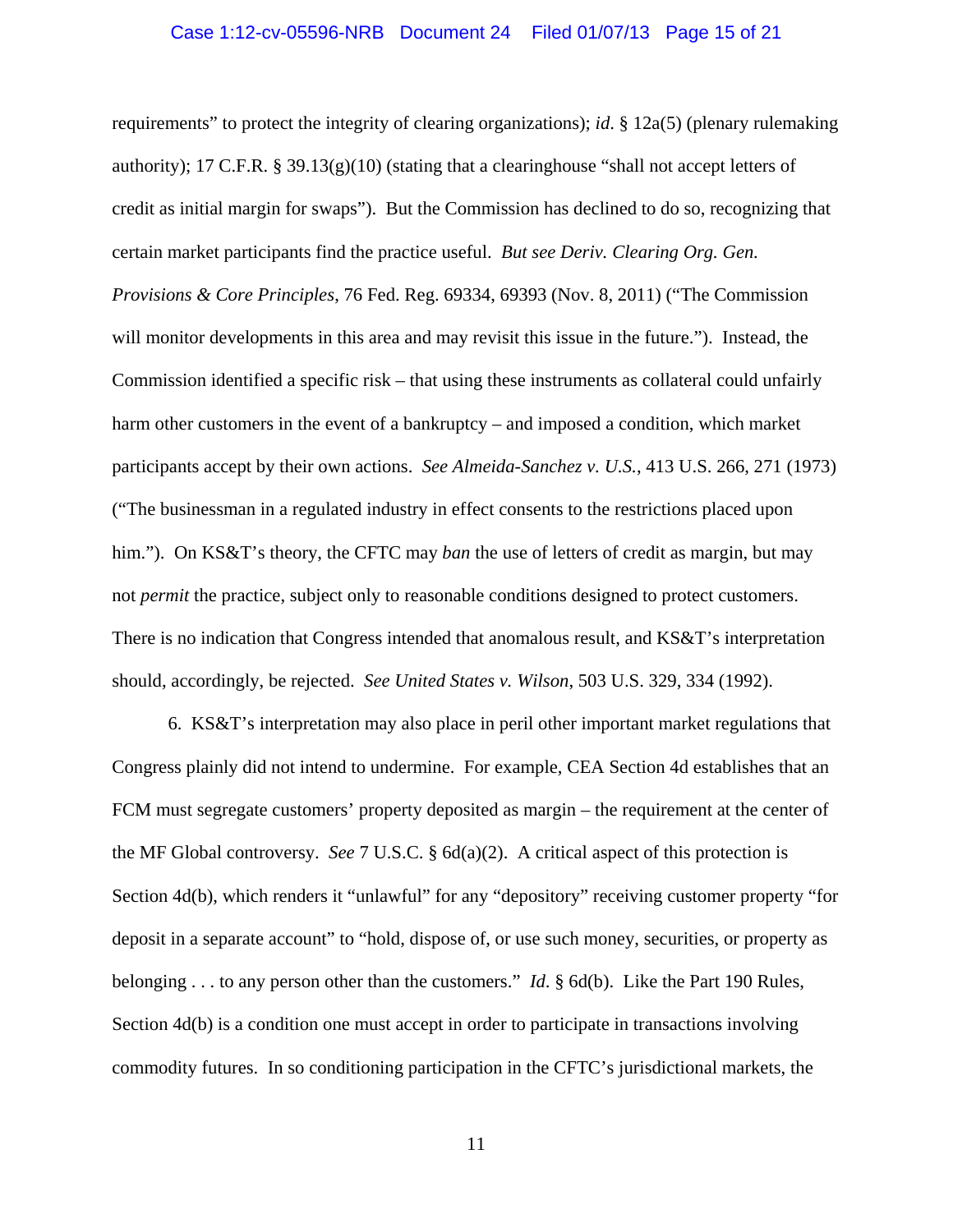#### Case 1:12-cv-05596-NRB Document 24 Filed 01/07/13 Page 16 of 21

statute places a restriction on an identified banking product – a deposit account, *see* Gramm-Leach-Bliley Act § 206, Pub. L. No. 106–102, 113 Stat. 1338 (Nov. 12, 1999) – but, like Rule  $190.08(a)(1)(i)(E)$ , it applies only incidentally to the banking product to the extent the product is involved in a commodity transaction. Section 4d(b) does not regulate deposit accounts generally, but does regulate the use an FCM – or even a bank – may make of a deposit account holding property segregated for the benefit of futures customers. Contrary to KS&T's argument, Congress did not abrogate such critical protections, *sub silentio*, in Section 27a.<sup>7</sup>

 7. To the extent KS&T has identified an ambiguity in Section 27a, the CFTC's interpretation is entitled to *Chevron* deference. *See* 467 U.S. at 842-43. *Chevron* applies where, as here, it is "apparent from the agency's generally conferred authority and other statutory circumstances that Congress would expect the agency to be able to speak with the force of law," *United States v. Mead*, 533 U.S. 218, 229 (2001), and the agency's "interpretive method" is sound, *Barnhart v. Walton*, 535 U.S. 212, 222 (2002). Here, Congress has granted the CFTC broad authority to determine what constitutes "customer property," 7 U.S.C. § 24(a), plenary power to establish regulations "as, in the judgment of the Commission, are reasonably necessary to effectuate any of the provisions or to accomplish any of the purposes of" the CEA, *id*. § 12a(5), which necessarily requires judgments as to the limits of the CEA's reach, as well as the unusual authority in FCM liquidations to "raise and appear and be heard on any issue," 11 U.S.C. § 762(b). The CFTC's interpretation of Section 27a is a direct exercise of each of these powers, is thorough, and relies on proper sources. *See Union Carbide*, 697 F.3d at 109 ("'Agencies are

 $^7$  In this respect, Rule 190.08(a)(1)(i)(E) is no different from rules by which the CFTC regulates the use of securities as margin for futures transactions even though regulatory authority over securities as such rests with the SEC. *See*, *e.g.*, 17 C.F.R. §§ 1.25-1.28 (permissible investment of customer margin funds in securities). Similarly, much "customer property" subject to Part 190 consists of instruments not within the CFTC's "regulatory authority," including securities, but which are nevertheless subject to the CEA and CFTC regulations to the extent they are part of a futures transaction. *See* 11 U.S.C. § 761(10); 17 C.F.R. § 190.08(a)(i).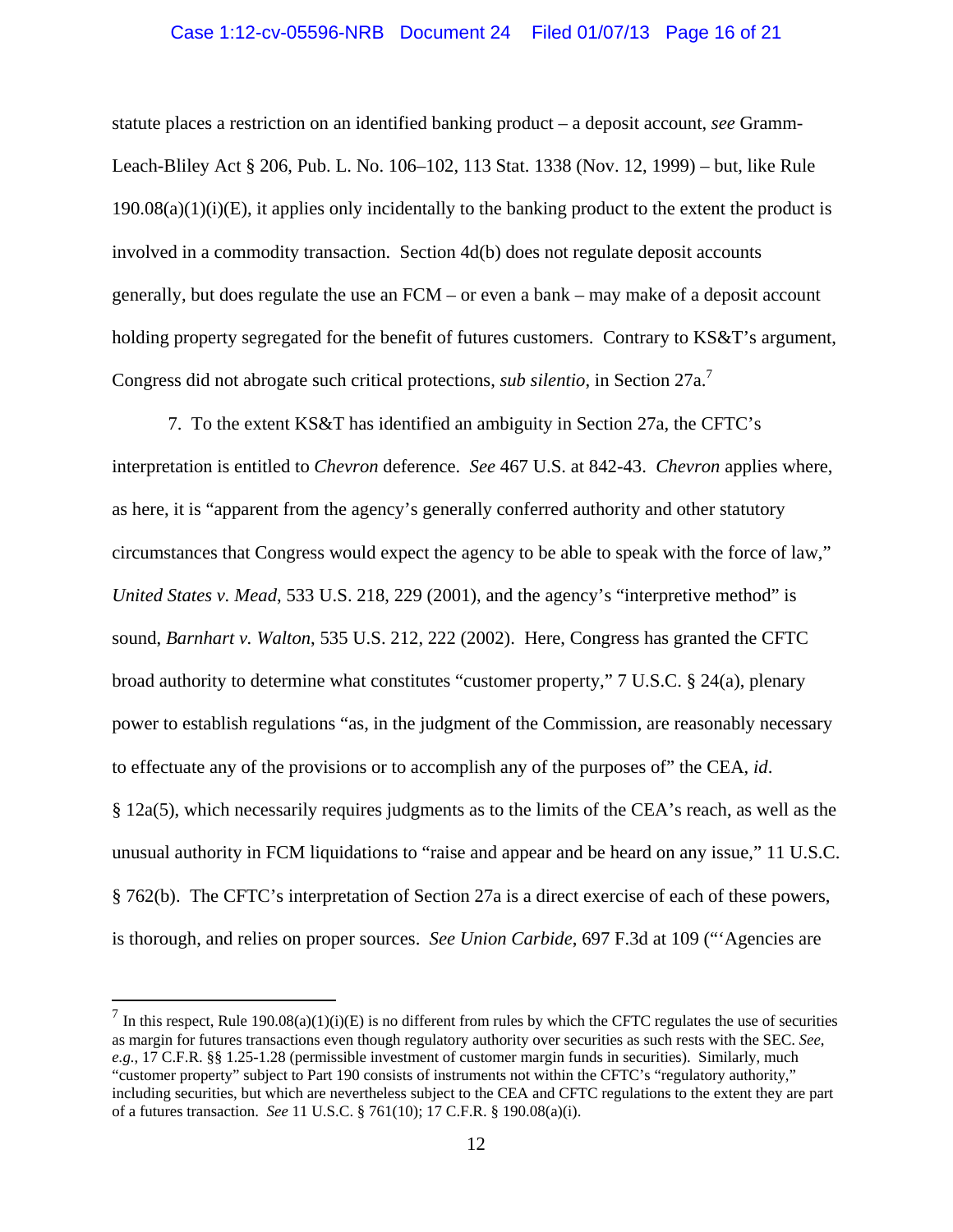### Case 1:12-cv-05596-NRB Document 24 Filed 01/07/13 Page 17 of 21

charged with implementing legislation that is often unclear and the product of an often-messy legislative process. Trying to make sense of the statute with the aid of reliable legislative history is rational and prudent.'" (quoting Hon. R. Katzmann, C.J., *Madison Lecture: Statutes*, 87 N.Y.U. L. Rev. 637 (2012)).<sup>8</sup>

KS&T is incorrect to assert, and cites no cases holding, that interpretations expressed in legal briefs are categorically ineligible for *Chevron* deference. *See Jones v. Am. Postal Workers Union*, 192 F.3d 417, 427 (4th Cir. 1999) (applying *Chevron* deference to an interpretation in a brief); *Tax Analysts v. IRS*, 117 F.3d 607, 613 (D.C. Cir. 1997) (same). Such a limitation would make particularly little sense here, because Congress has specifically provided that the CFTC should appear and be heard concerning these laws. 11 U.S.C. § 762(b). Because the Commission's interpretation is authorized, thorough, and methodologically sound, deference is required. *See Barnhart*, 535 U.S. at 222; *see also Skidmore v. Swift & Co.*, 323 U.S. 134, 144 (1944) (requiring deference to an agency interpretation with the "power to persuade").

## **III. State Law Does Not Control Conditions on the Use of Margin in Futures Markets.**

 1. With respect to preemption, no court has ever invalidated a CFTC regulation on the basis of a conflict with state law. That is because CEA Section  $2(a)(1)(A)$  broadly and directly

 $\overline{a}$ <sup>8</sup> In a footnote, KS&T disputes that Rule 190.08(a)(1)(i)(E) was promulgated pursuant to the Commission's plenary power under 7 U.S.C. § 12a(5), in addition to Section 24(a) (Doc. 43 at 20 n.11), but the CFTC specifically stated that it was, 48 Fed. Reg. at 8739, reflecting an interpretation of Section 12a(5) that is itself entitled to *Chevron* deference. *See CFTC v. Schor*, 478 U.S. 833, 835, 845 (1986) (stating that the CFTC is due "substantial deference" concerning "whether a particular regulation is 'reasonably necessary to effectuate any of the provisions? or to accomplish any of the purposes' of" the CEA). Section 12a(5) is a "broad grant of power," *id*. at 843, to which Congress *added* in adopting Section 24(a). KS&T does not argue that Rule 190.08(a)(1)(i)E) exceeds the plain language of Section 12a(5), and there is no basis to read Section 24(a) as *contracting* the "broad grant of power," *Schor*, 478 U.S. at 843, in 7 U.S.C. § 12a(5). To construe Section 24(a) as a limitation on Section 12a(5) would also contradict *CFTC v. Schor*, in which the Supreme Court upheld certain CFTC procedures established pursuant to a specific grant of authority under  $7 \text{ U.S.C.} \$  14, as well as the Commission's plenary power under Section 12a(5). *Schor*, 478 U.S. at 836, 843. While Plaintiffs cite *RadLAX Gateway Hotel, LLC v. Amalgamated Bank*, 132 S. Ct. 2065 (2012), in that case, the Supreme Court rejected a contention that one provision "permit[ted] precisely what" the other "proscribe[d]," *id*. at 2070. No such issue exists here. *RadLAX* also did not involve an agency's interpretation of its organic statute; nor did it suggest that a grant of expanded authority could somehow reduce an agency's preexisting authority. *See id.* at 2072. In any event, Section 24(a) is plainly sufficient authority for Rule  $190.08(a)(1)(i)(E)$ .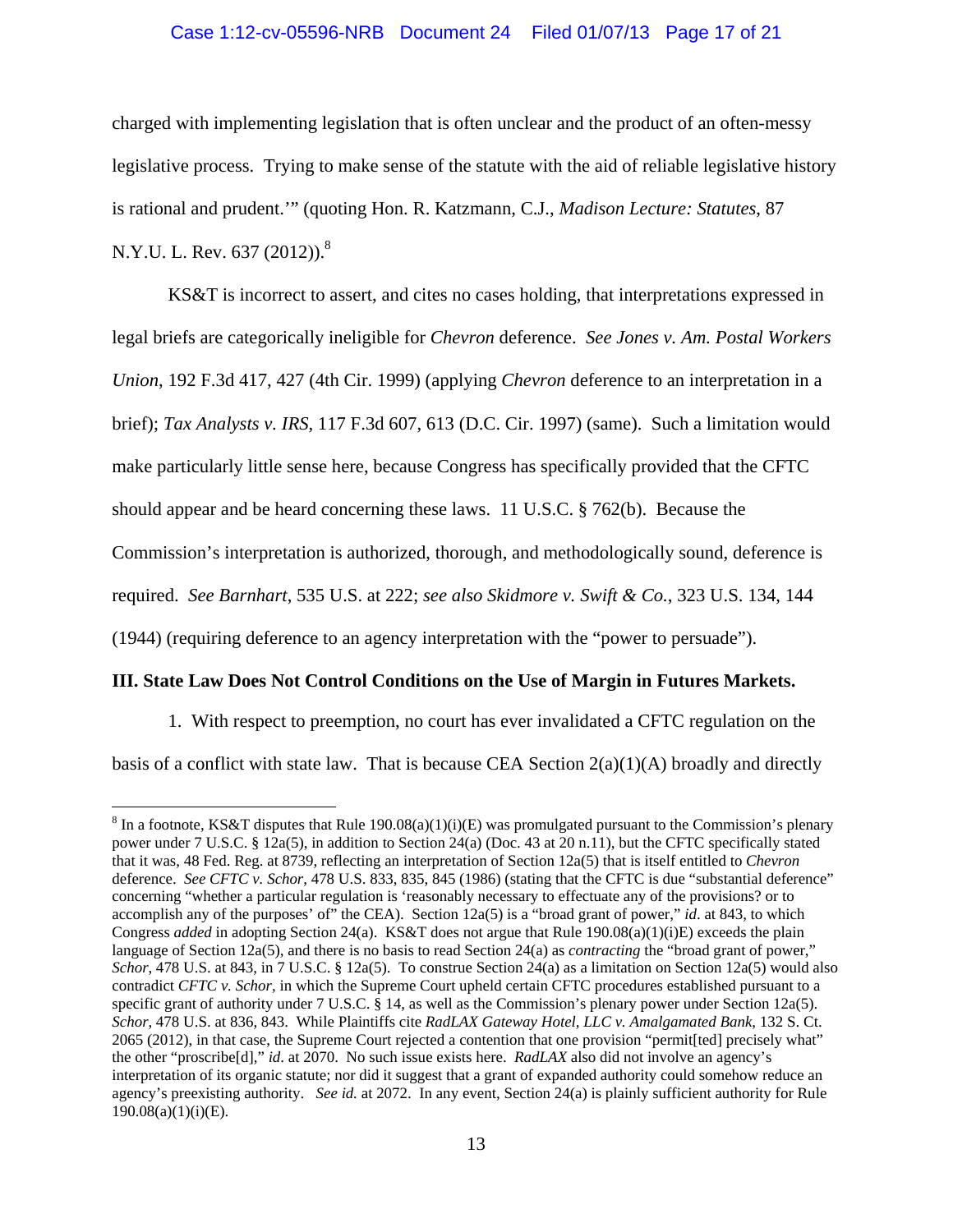#### Case 1:12-cv-05596-NRB Document 24 Filed 01/07/13 Page 18 of 21

"preempts the application of state law," *Leist v. Simplot*, 638 F.2d 283, 322 (2d Cir. 1980) (Friendly, J.), by granting the CFTC "exclusive" jurisdiction over "transactions involving" commodity futures, 7 U.S.C.  $\S 2(a)(1)(A)$ . Plaintiff, however, breezes past the statute into a lengthy academic discussion on preemption's various forms (Doc. 43 at 21-26), none of which discussion is relevant, because Section 2(a)(1)(A) controls. *Chamber of Commerce v. Whiting*, 131 S. Ct. 1968, 1977 (2011) ("When a federal law contains an express preemption clause, we focus on the plain wording of the clause, which necessarily contains the best evidence of Congress' pre-emptive intent." (quotation marks omitted)). Rule  $190.08(a)(1)(i)(E)$  is squarely within the CFTC's "exclusive" authority over "transactions involving" commodity futures, because, on its face, the rule applies *only* to transactions involving commodity futures:

The full proceeds of a letter of credit *if such letter of credit was received, acquired or held to margin, guarantee, secure, purchase or sell a commodity contract*;

17 C.F.R. § 190.08(a)(1)(i)(E) (emphasis added).

2. KS&T relies on a *presumption* against preemption (Doc. 43 at 27), but no such presumption applies where, as here, Congress has spoken directly to the issue. *New York v. FERC*, 535 U.S. 1, 18 (2002); *City of New York v. Permanent Mission of India*, 618 F.3d 172, 188-189 (2d Cir. 2010). Thus, KS&T is mistaken to rely on *Wyeth v. Levine*, 555 U.S. 555 (2009), where the Court found no preemption because "Congress ha[d] not authorized the FDA to pre-empt state law." *Id*. at 576; *see also id*. at 575 ("Congress has not enacted such a provision for prescription drugs."); *id*. at 578 (citing "Congress' decision not to pre-empt common-law tort suits"). The Court reviewed the statute as well as the legislative history for any indication that the FDA was so authorized, but found "silence on this issue," which was "powerful evidence that Congress did not intend" preemption. *Id*. at 574-75 & n.7. Here,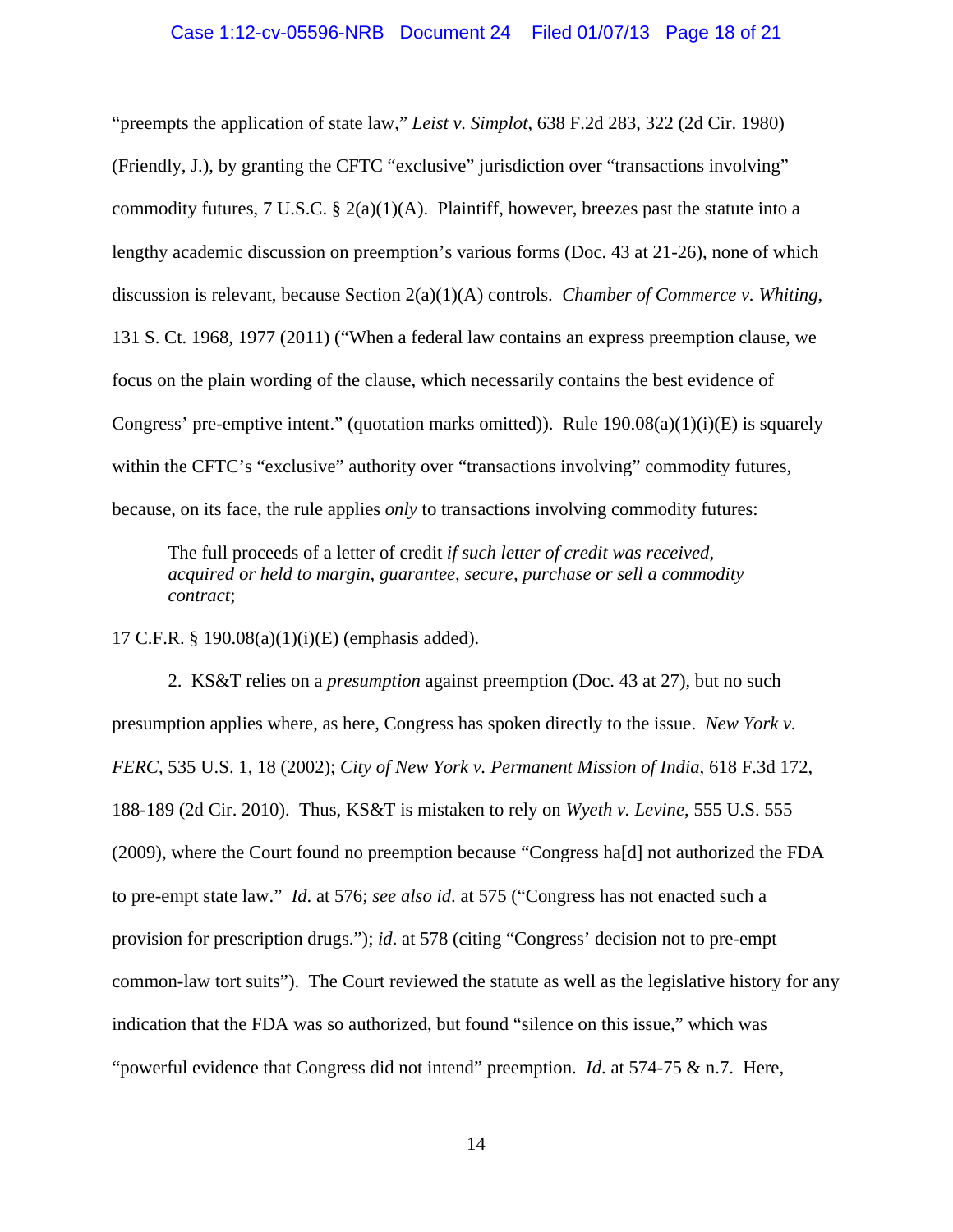#### Case 1:12-cv-05596-NRB Document 24 Filed 01/07/13 Page 19 of 21

Congress was not silent, stating unequivocally that the CFTC's jurisdiction over transactions involving futures is "exclusive," 7 U.S.C. § 2(a)(1)(A), so that, in the event of any conflict, "Federal law would govern." H.R. Rep. 93-1383, *reprinted in* 1974 U.S.C.C.A.N. 5894, 5897.

 3. In any event, state law provides KS&T with no defense, because Illinois would enforce KS&T's contractual submission to federal law. (Doc. 40 at 19.) In a footnote, KS&T objects that it did not intend to accept the CFTC's interpretation of Rule 190.08, which it believes is "invalid." (Doc. 24 at 24 n.13.) But KS&T "confuses the question of the substantive" with the question of which law controls. *See Smiley*, 517 U.S. at 744. By contract and by operation of the CEA, federal law controls here. The Court must determine the regulation's meaning, under the standard of deference due an agency's interpretation of its own rule, but that is a separate question.

#### **CONCLUSION**

 For the foregoing reasons, the CFTC supports the Trustee's motion for summary judgment.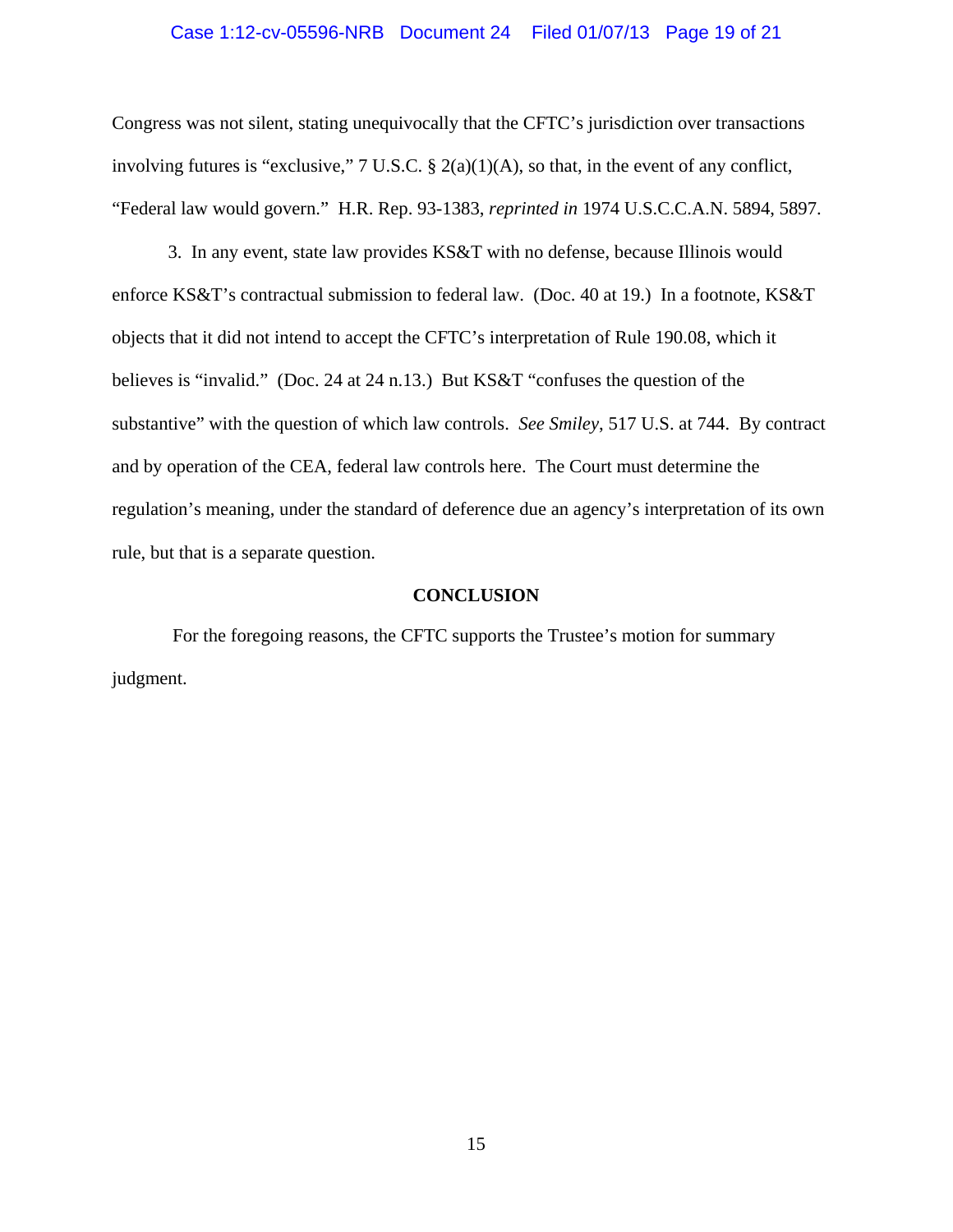Respectfully submitted,

## COMMODITY FUTURES TRADING COMMISSION

By: /s/ *Robert A. Schwartz*

Dan M. Berkovitz, General Counsel Jonathan L. Marcus, Deputy General Counsel Robert B. Wasserman, Chief Counsel, Division of Clearing and Risk Martin B. White, Assistant General Counsel Robert A. Schwartz, Assistant General Counsel

U.S. Commodity Futures Trading Commission Three Lafayette Plaza 1155 21st Street N.W. Washington, DC 20581 (202) 418-5000 jmarcus@cftc.gov rwasserman@cftc.gov mwhite@cftc.gov rschwartz@cftc.gov

Dated: January 7, 2013